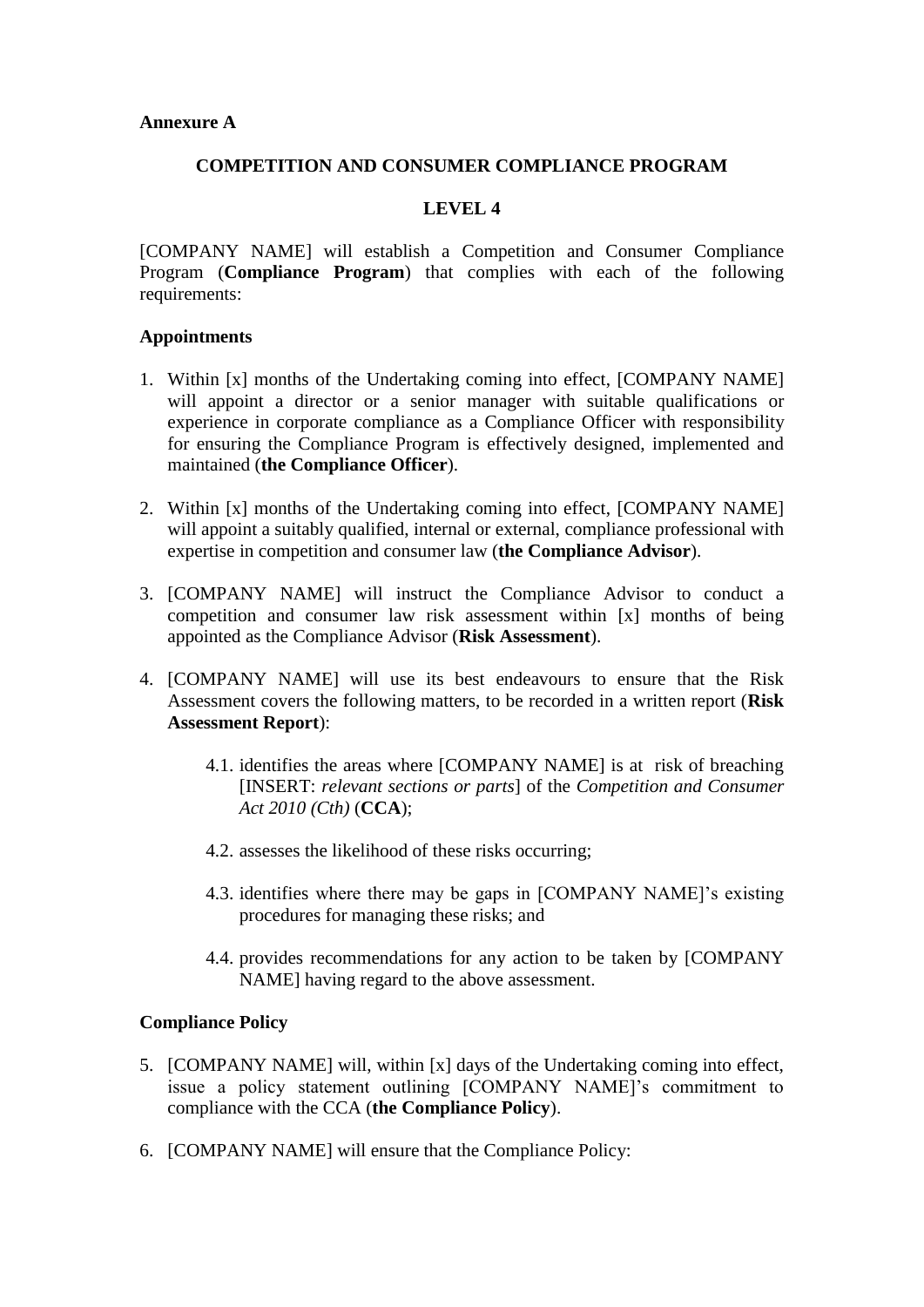- 6.1. contains a statement of commitment to compliance with the CCA;
- 6.2. contains an outline of how commitment to CCA compliance will be realised within [COMPANY NAME];
- 6.3. contains a requirement for all staff to report any Compliance Program related issues and CCA compliance concerns to the Compliance Officer;
- 6.4. contains a guarantee that whistleblowers with competition and consumer law compliance concerns will not be prosecuted or disadvantaged in any way and that their reports will be kept confidential and secure; and
- 6.5. contains a clear statement that [COMPANY NAME] will take action internally against any persons who are knowingly or recklessly concerned in a contravention of the CCA and will not indemnify them in the event of any court proceedings in respect of that contravention.

# **Complaints Handling System**

- 7. [COMPANY NAME] will ensure that the Compliance Program includes a competition and consumer law complaints handling system (**the Complaints Handling System**).
- 8. [COMPANY NAME] will use its best endeavours to ensure this system is consistent with AS/NZS 10002:2014 *Guidelines for complaint management in organizations*, tailored as required to [COMPANY NAME]'s circumstances.
- 9. [COMPANY NAME] will ensure that staff and customers are made aware of the Complaints Handling System.

# **Whistleblower Protection**

- 10. [COMPANY NAME] will ensure that the Compliance Program includes whistleblower protection mechanisms to protect those coming forward with competition and consumer law complaints.
- 11. [COMPANY NAME] will use its best endeavours to ensure that these mechanisms are consistent with AS 8004:2003 *Whistleblower protection programs for entities*, tailored as required to [COMPANY NAME]'s circumstances.

# **Staff Training**

12. [COMPANY NAME] will ensure that the Compliance Program provides for regular (at least once a year) training for all directors, officers, employees, representatives and agents of [COMPANY NAME], whose duties could result in them being concerned with conduct that may contravene [INSERT: *the relevant parts or sections*] of the CCA.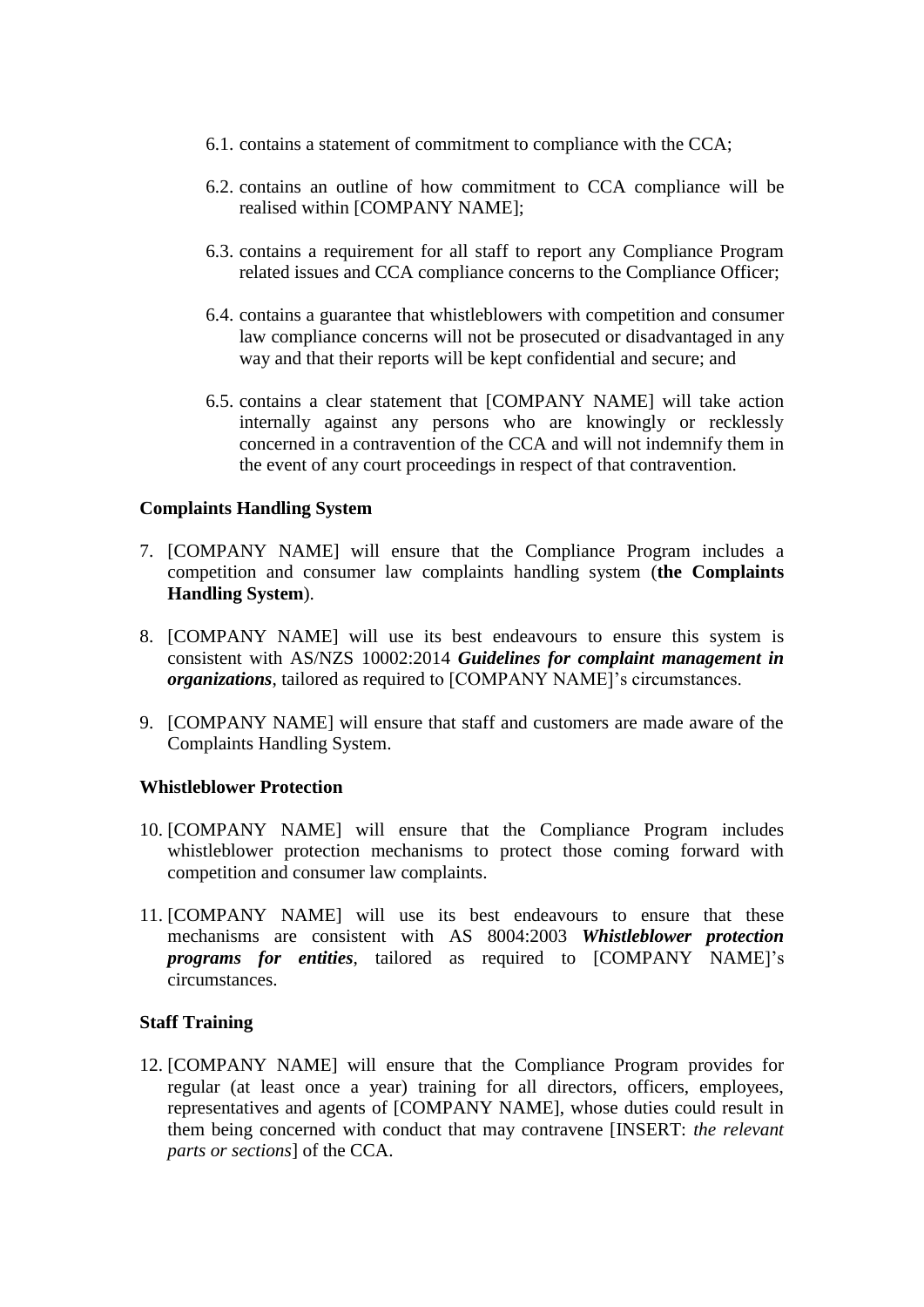- 13. [COMPANY NAME] must ensure that the training is conducted by a suitably qualified compliance professional or legal practitioner with expertise in competition and consumer law.
- 14. [COMPANY NAME] will ensure that the Compliance Program includes a requirement that awareness of competition and consumer compliance issues forms part of the induction of all new directors, officers, employees, representatives and agents, whose duties could result in them being concerned with conduct that may contravene [INSERT: *the relevant parts or sections*] of the CCA.

[INSERT 15. **ONLY** IF THE MATTER IS RELATED TO PRODUCT SAFETY ISSUES]

# **Product Safety**

- 15. [COMPANY NAME] will:
	- 15.1. maintain up-to-date copies, at its business premises, of all consumer product safety standards and consumer information standards made or declared under the Australian Consumer Law, schedule 2 to the CCA that relate to products [COMPANY NAME] supplies (**the Standards**);
	- 15.2. ensure that the products supplied that are subject to the Standards, comply with the relevant standard; and
	- 15.3. develop, implement and maintain recall procedures that enable products supplied by [COMPANY NAME] that do not comply with the Standards to be efficiently and effectively withdrawn from the market and returned to [COMPANY NAME].

# **Reports to Board/Senior Management**

16. [COMPANY NAME] will ensure that the Compliance Officer reports to the Board and/or senior management every [x] months on the continuing effectiveness of the Compliance Program.

# **Compliance Review**

- 17. [COMPANY NAME] will, at its own expense, cause an annual review of the Compliance Program (**the Review**) to be carried out in accordance with each of the following requirements:
	- 17.1. **Scope of Review** the Review should be broad and rigorous enough to provide [COMPANY NAME] and the ACCC with:
		- 17.1.1. a verification that [COMPANY NAME] has in place a Compliance Program that complies with each of the requirements detailed in paragraphs  $1 - 16$  above; and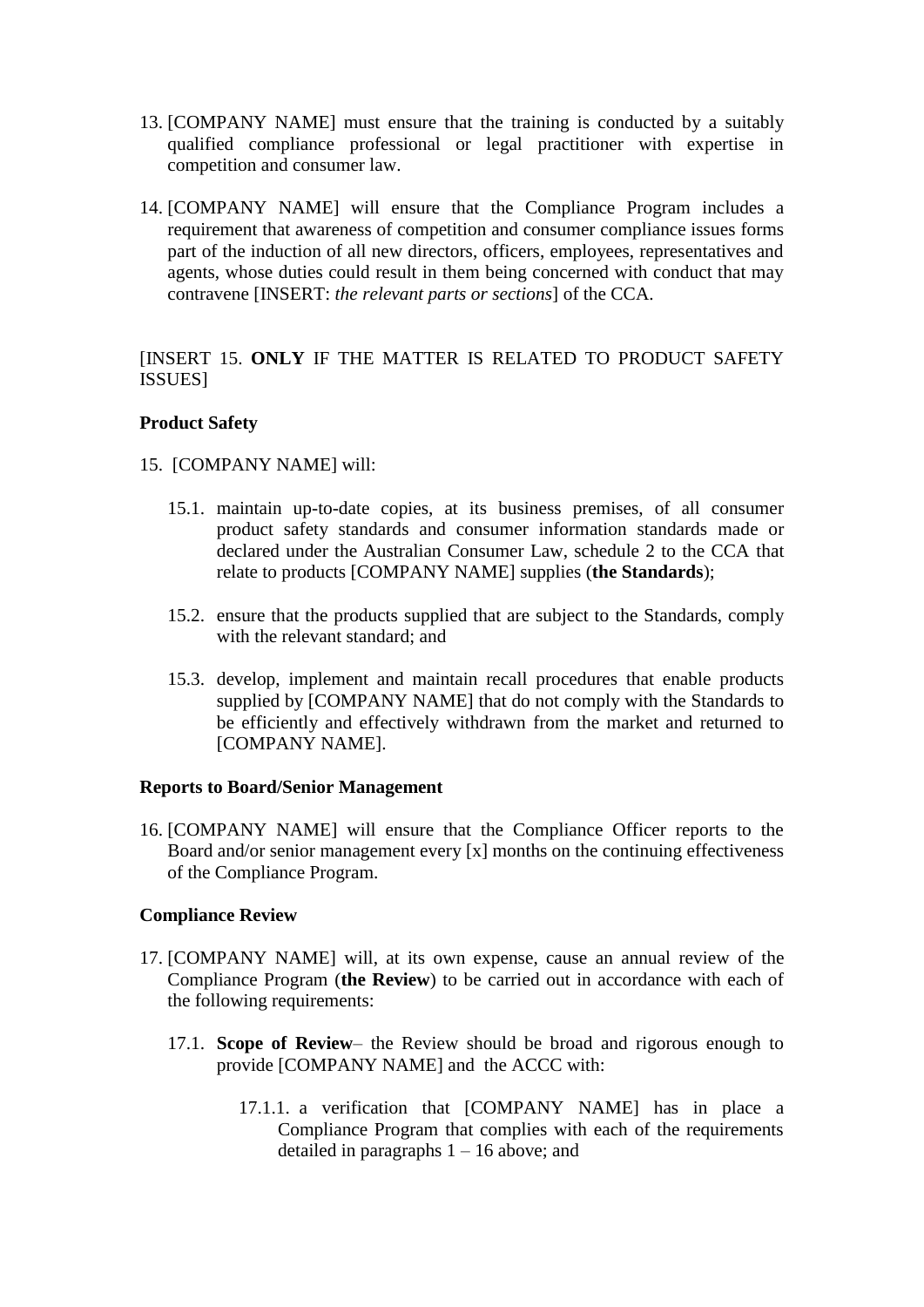- 17.1.2. the Compliance Reports detailed at paragraph 18 below.
- 17.2. **Independent Reviewer** [COMPANY NAME] will ensure that each Review is carried out by a suitably qualified, independent compliance professional with expertise in competition and consumer law (**the Reviewer**). The Reviewer will qualify as independent on the basis that he or she:
	- 17.2.1. did not design or implement the Compliance Program;
	- 17.2.2. is not a present or past staff member or director of [COMPANY NAME];
	- 17.2.3. has not acted and does not act for, and does not consult and has not consulted to, [COMPANY NAME] in any competition and consumer law related matters, other than performing Reviews under this Undertaking; and
	- 17.2.4. has no significant shareholding or other interests in [COMPANY NAME].
- 17.3. **Evidence** [COMPANY NAME] will use its best endeavours to ensure that each Review is conducted on the basis that the Reviewer has access to all relevant sources of information in [COMPANY NAME]'s possession or control, including without limitation:
	- 17.3.1. the ability to make enquiries of any officers, employees, representatives and agents of [COMPANY NAME];
	- 17.3.2. documents relating to the Risk Assessment, including the Risk Assessment Report;
	- 17.3.3. documents relating to [COMPANY NAME]'s Compliance Program, including documents relevant to [COMPANY NAME]'s Compliance Policy, Complaints Handling System, Staff Training and induction program ; and
	- 17.3.4. any reports made by the Compliance Officer to the Board or senior management regarding [COMPANY NAME]'s Compliance Program.
	- 17.4. [COMPANY NAME] will ensure that a Review is completed within one year of this Undertaking coming into effect, and that a subsequent Review is completed within each year for [x] years.

### **Compliance Reports**

18. [COMPANY NAME] will use its best endeavours to ensure that within [x] days of the completion of a Review, the Reviewer includes the following findings of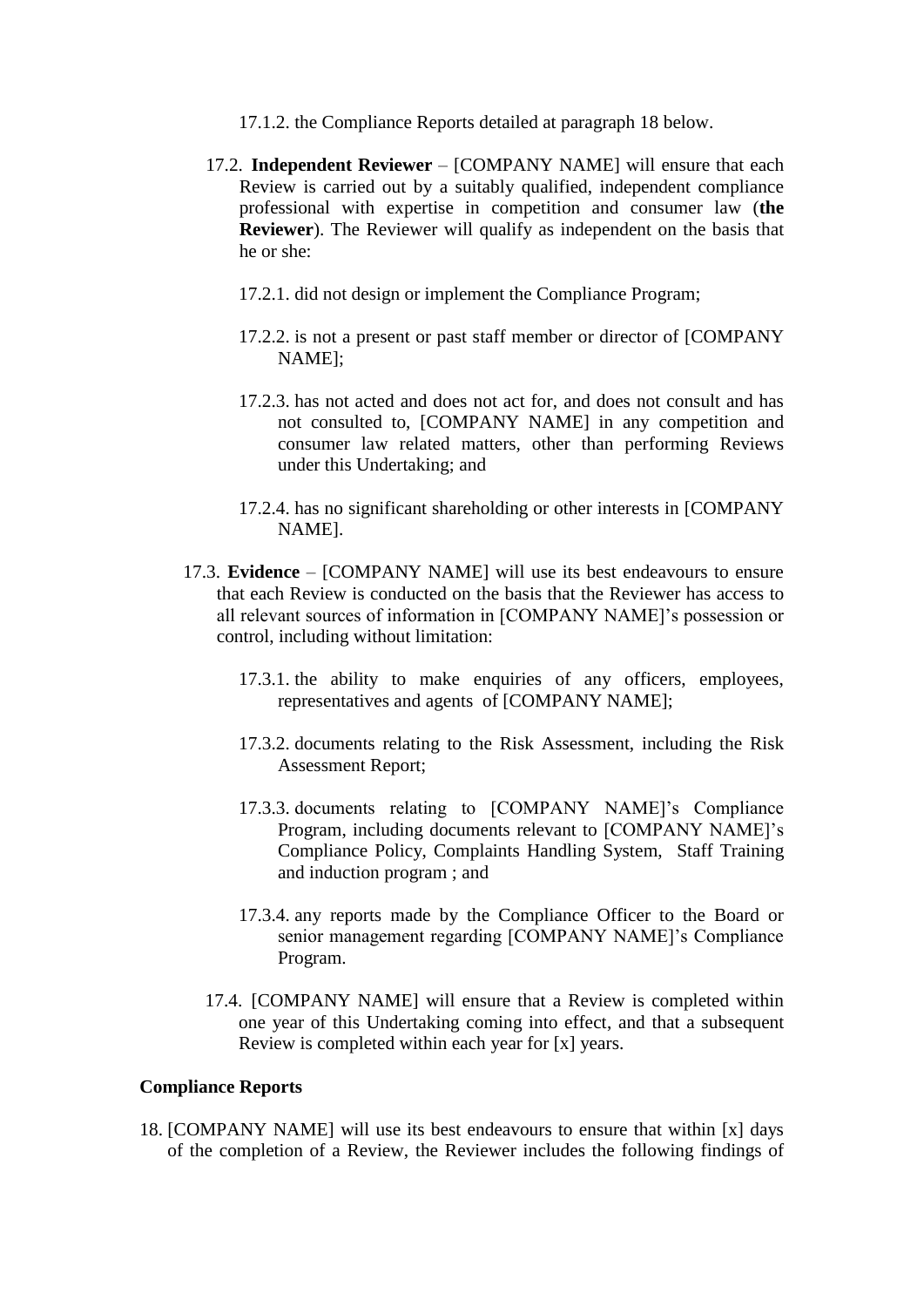the Review in a report provided to [COMPANY NAME], (**the Compliance Report**):

- 18.1. whether the Compliance Program of [COMPANY NAME] includes all the elements detailed in paragraphs  $1 - 16$  above, and if not, what elements need to be included or further developed;
- 18.2. whether the Compliance Program adequately covers the parties and areas identified in the Risk Assessment, and if not, what needs to be further addressed;
- 18.3. whether the Staff Training and induction is effective and if not, what aspects need to be further developed;
- 18.4. whether [COMPANY NAME]'s Complaints Handling System is effective and if not, what aspects need to be further developed;
- 18.5. whether [COMPANY NAME] is able to provide confidentiality and security to competition and consumer law whistleblowers, and whether staff are aware of the whistleblower protection mechanisms;
- 18.6. whether there are any material deficiencies in [COMPANY NAME]'s Compliance Program, or whether there are or have been any instances of material non-compliance with the Compliance Program, (**Material Failure**), and if so, recommendations for rectifying the Material Failure/s<sup>1</sup>.

### **[COMPANY NAME] response to Compliance Reports**

1

- 19. [COMPANY NAME] will ensure that the Compliance Officer, within 14 days of receiving the Compliance Report:
	- 19.1. provides the Compliance Report to the Board or relevant governing body;
	- 19.2. where a Material Failure has been identified by the Reviewer in the Compliance Report, provides a report to the Board or relevant governing body identifying how [COMPANY NAME] can implement any recommendations made by the Reviewer in the Compliance Report to rectify the Material Failure.
- 20. [COMPANY NAME] will implement promptly and with due diligence any recommendations made by the Reviewer in the Compliance Report to address a Material Failure.

<sup>&</sup>lt;sup>1</sup> Material Failure means a failure, that is non-trivial and which is ongoing or continued for a significant period of time, to:

<sup>-</sup> incorporate a requirement of the Undertaking in the design of the Compliance Program, for example if the Complaints Handling System did not provide any mechanism for responding to complaints; or

<sup>-</sup> comply with a fundamental obligation in the implementation of the Compliance Program, for example, if no Staff Training has been conducted within the Annual Review period.